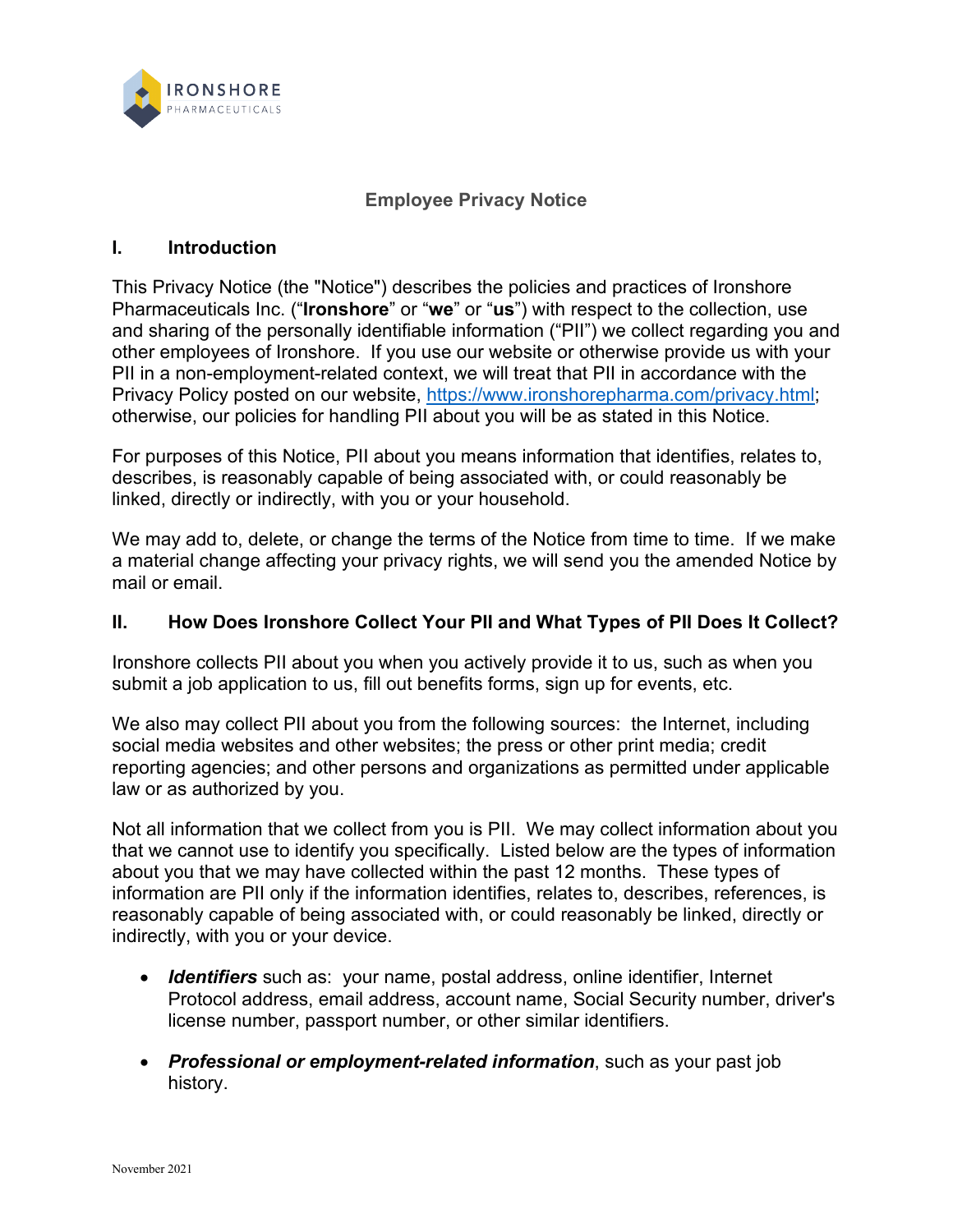- *Education information,* such as school transcripts.
- *Personal characteristics* that are related to classifications legally protected from discrimination, such as race, national origin, ethnicity, marital status, age and gender.
- *Internet or other similar network activity*, such as browsing history, search history, information on your interaction with our websites. This may include hardware and browser information of your computer or device.
- *Geolocation data*, meaning the physical location or movements of the device you use to connect with us online. If you use a mobile device to access Ironshore's internal network or servers, we may collect the physical location of your device through the use of, for example, Bluetooth, satellite, cell phone tower, Wi-Fi signals, or other technologies.
- *Sensory data*, such as audio, electronic, visual, or similar information.
- *"Customer Records" information* (some of which may be identifiers or professional/employment-related information as well), such as your name, signature, Social Security number, physical characteristics or description, address, telephone number, driver's license or state identification card number, insurance policy number, education, employment, employment history, bank account number, credit card number, debit card number, or any other financial information, medical information, or health insurance information.
- *Purchasing history*, including records relating to personal property or consuming tendencies, such a receipt you might submit for business-related expenses you incurred.
- *Biometric information*, such as fingerprints or voiceprints.
- *Inferences drawn from other PII*, such as a summary we might make based on your apparent personal preferences, characteristics, psychological trends, predispositions, behavior, attitudes, intelligence, abilities and aptitudes.

# **III. Our Business Purposes for Collecting Your PII; How We Use the Information**

We may use the PII we collect from you for a variety of purposes permitted by law, including:

- To communicate with you, including in response to your inquiries or requests, and to inform you of changes to terms and conditions involving your employment, benefits, etc.;
- To allow you to apply for new positions within Ironshore;